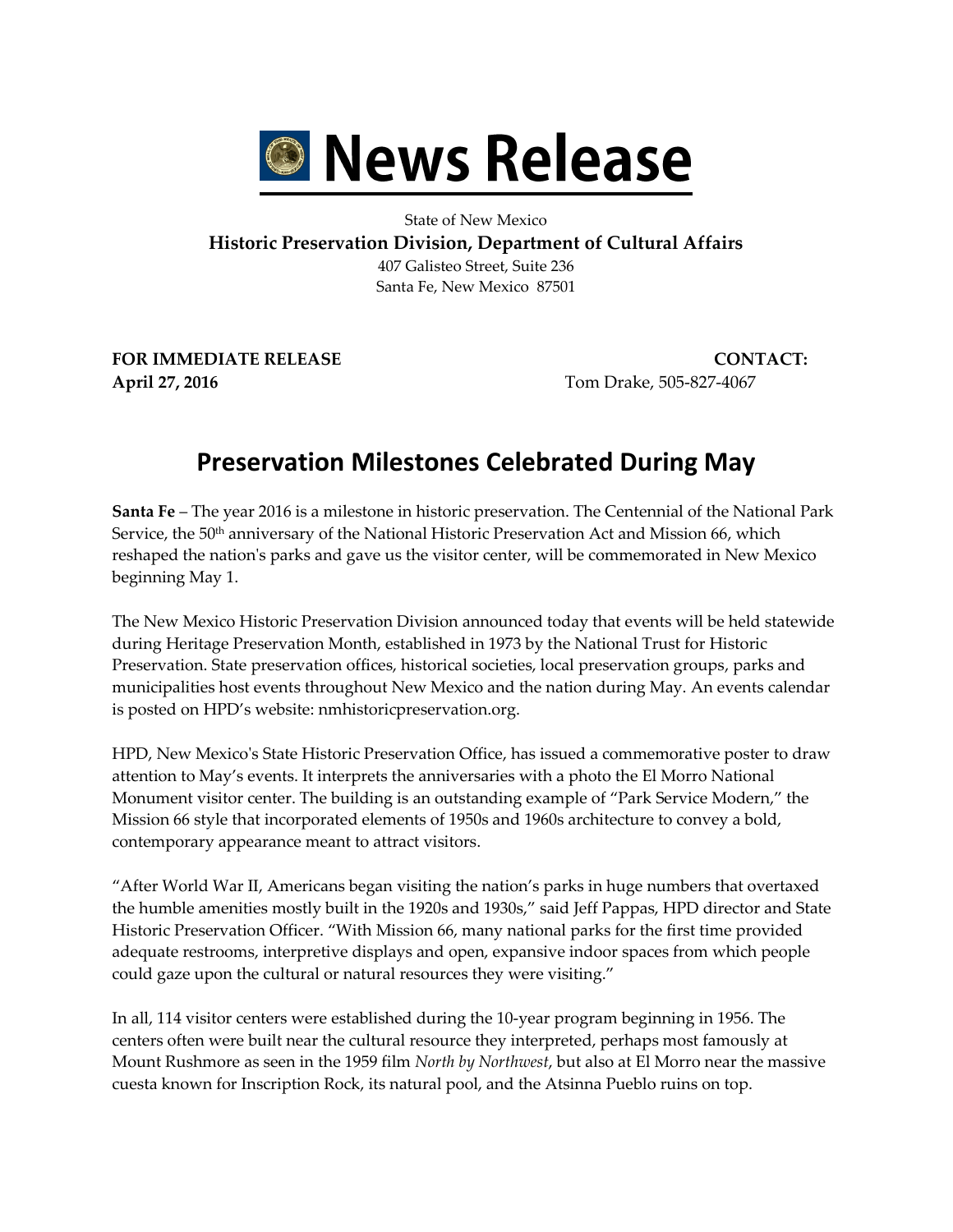Mission 66 also vastly improved park roads and hiking trails, made funds available to complete significant projects such as the Eero Saarinen-designed Gateway Arch in St. Louis, and at \$750 million became the largest infrastructure investment ever made by NPS.

The El Morro visitor center was designed by Cecil J. Doty with significant modernistic design enhancements by DeLong, Zahm Associates. Doty's long career with NPS included designing the nationally known park service headquarters building in Santa Fe during the Great Depression.

Mission 66 began to wind down in 1966, the year Congress enacted the National Historic Preservation Act. Today many of the visitor centers established under the program are recognized in the National Register of Historic Places, which was established by the NHPA in part to raise awareness of and encourage preservation of the nation's historic buildings and cultural sites.

## **Events**

Events this year are highlighted by heritage awards and the New Mexico Archaeology Fair, May 7, in Las Cruces at Organ Mountains – Desert Peaks National Monument. The fair runs 10 a.m. – 3 p.m. Fairgoers can learn and practice ancient technologies such as atlatl, cordage and petroglyph making. The monument's admission fee is waived for people attending the fair.

May 13 is the 44<sup>th</sup> annual Heritage Preservation Awards Ceremony presented by the state Cultural Properties Review Committee at the historic Scottish Rite Temple in Santa Fe, at 2 p.m., and hosted by HPD. The 2016 award winners will be announced in early May.

A sampling of the 40 scheduled preservation events follows. To see a complete listing visit the *Calendar of Events* compiled by New Mexico Heritage Preservation Alliance and posted on HPD's website and Face Book.

During Heritage Preservation Month, the Tinkertown Museum in Sandia Park outside Albuquerque offers two-for-one admission to people who mention that May is preservation month.

At Chaco Culture National Historical Park on Tuesday, Friday and Saturday nights in May, there is a one-hour arcaheoastronomy presentation with free access to the observatory next to the visitor center. It is part of Chaco's program to preserve the night sky in New Mexico, the first state to enact night sky protection laws. Stargazing from the one-time spiritual center of Chacoan culture is not to be missed. Events begin at sunset.

The annual guided tour of Navajo defensive pueblitos is offered May 2 from 1 p.m.  $-4$  p.m. by Salmon Ruins Museum in Bloomfield. A rock art and pueblito tour is scheduled for May 14. A daylong open house, the director's ruins tour, and a prehistoric-ceramics lecture are May 21, 9 a.m. – 5 p.m.

LMNOC Broadcasting in Taos hosts the  $15<sup>th</sup>$  annual Mother's Day weekend of traditional heritage events at Kit Carson Park.